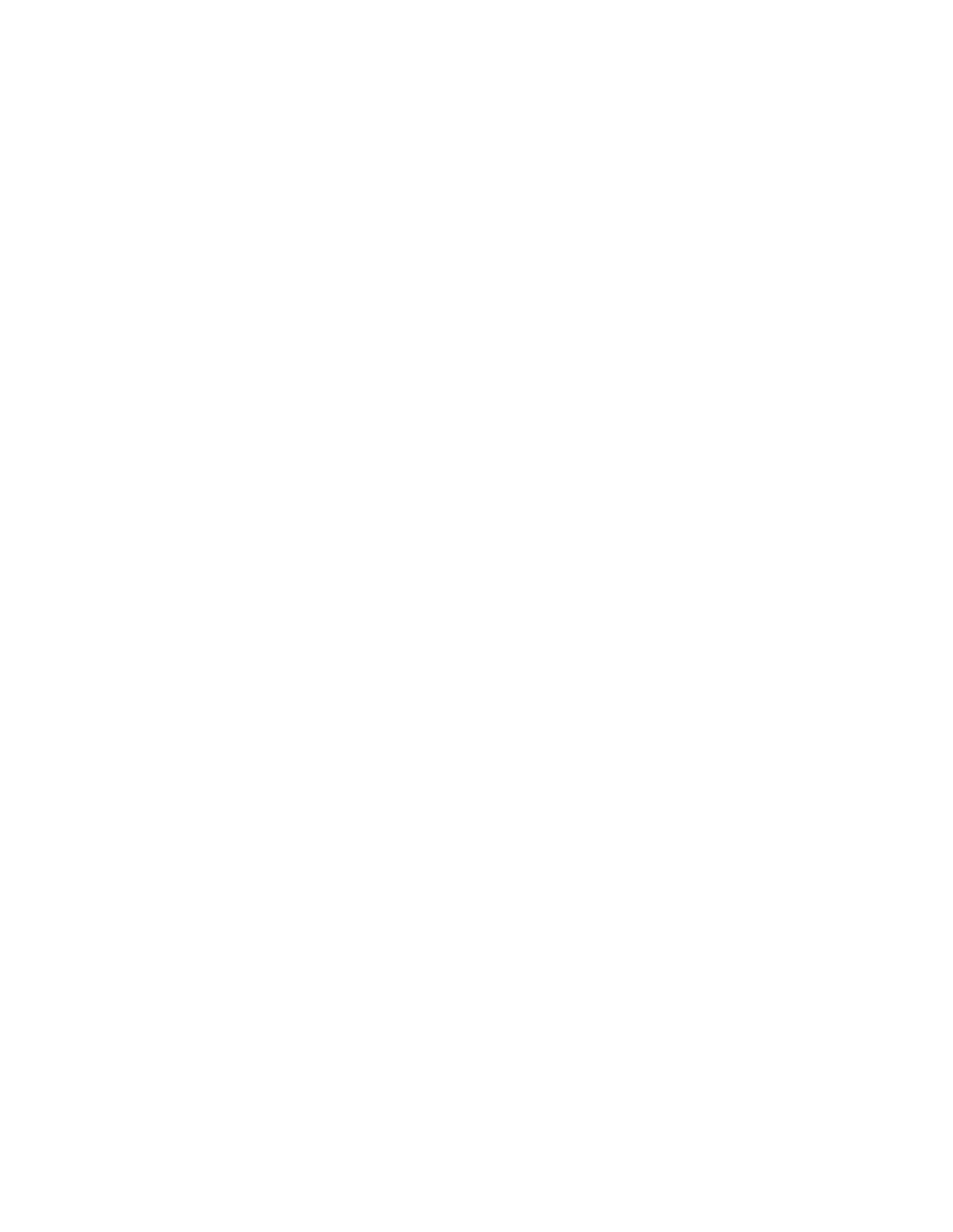# **DISPUTE RESOLUTION**

Many contracts contain provisions detailing what should happen in case of a dispute.

# **Where will the dispute be resolved?**

It is very common for a contract to include a provision selecting the geographical location or court where any dispute related to the contract must be decided. Sometimes the parties agree on a state where the disputes will be resolved, and sometimes they even agree on a specific district or county. The location of a legal dispute is often referred to as the "venue."



#### Example: Venue Provision

Venue of any legal proceeding related to the Agreement shall be in Dane County, Wisconsin.

Or:

All claims, disputes, and lawsuits arising out of or in connection with this Contract shall be resolved or adjudicated in the city of Houston in the State of Texas. The parties waive any jurisdictional or venue arguments to the contrary.

#### Distant Venues Can Be a Problem

The venue, or the location where a dispute will be resolved, can be problematic for farmers if it is far away. The travel expenses associated with a lawsuit in a distant location can be very burdensome. Also, lawsuits can require a party to make frequent court appearances. Although judges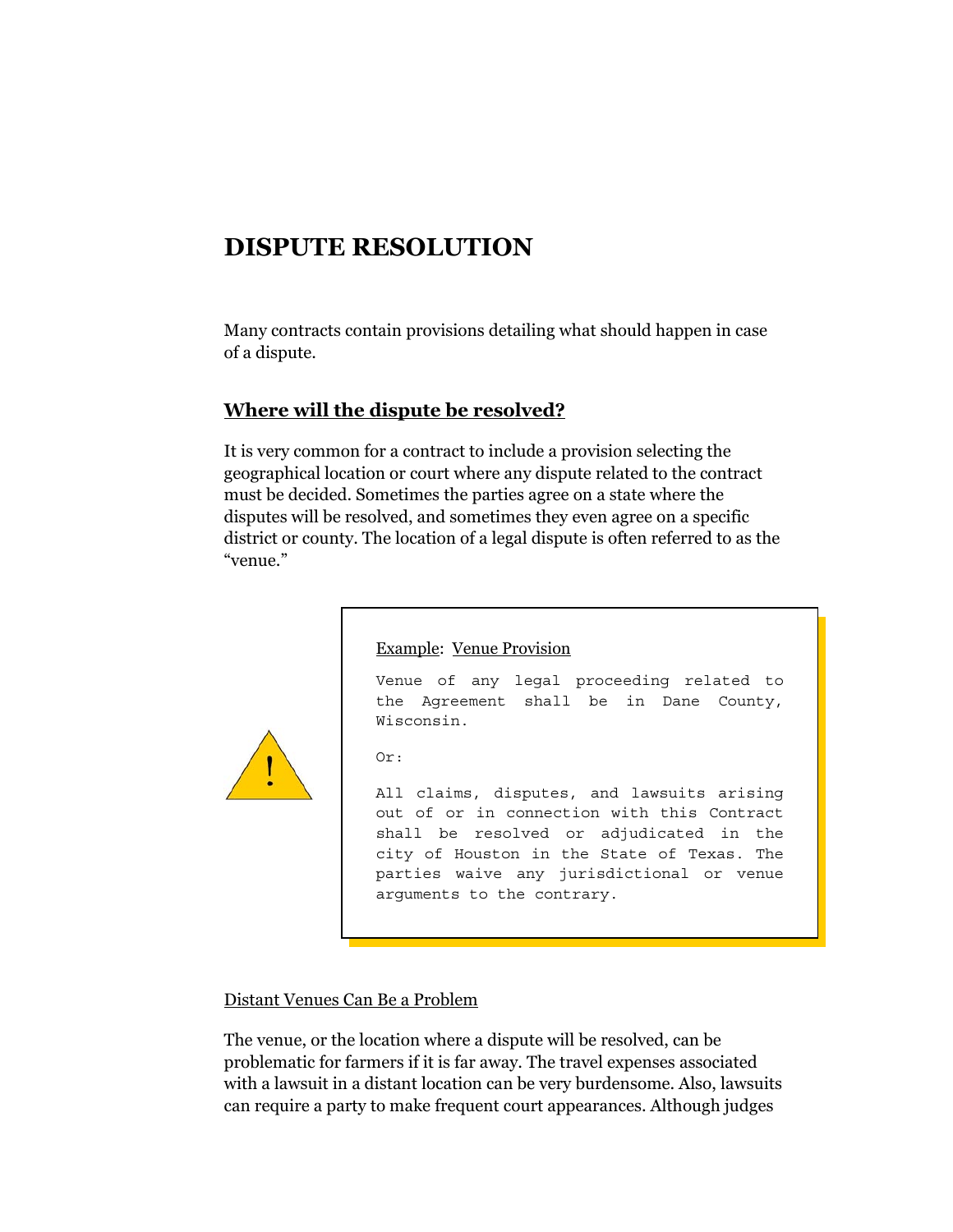will sometimes allow appearances by phone for particular parts of the litigation, in-person appearances are generally required. Additionally, if you have hired a local attorney, you would likely have to pay for the expense of his or her travel to another state. You would probably also have to bear the expense if your attorney must associate with an attorney located in the state in which the dispute must be resolved (often required by courts for out-of-state attorneys).

If travel to the venue selected in the contract is prohibitively expensive, it could prevent you from getting the benefit of legal remedies to which you might be entitled. Furthermore, it could prevent you from successfully defending a lawsuit if the buyer decides to sue you.

Example: Better Venue Provision

All claims, disputes, and lawsuits arising out of or in connection with this agreement shall be resolved or adjudicated in the courts of the state where Grower either lives or farms.



#### **Which state's laws should apply?**

Organic contracts often include language selecting which state's laws should be used to govern and interpret the meaning of the contract. These provisions are included in part to prevent or simplify court battles over which state's laws should apply. Additionally, a savvy buyer might pick a state with laws that are more business-friendly than farmer-friendly. For example, many corporations write contracts requiring disputes to be resolved under Delaware law because Delaware is famously friendly to corporations.

#### Choice of Law

The selection of which state's laws should apply in a dispute is often called "choice of law."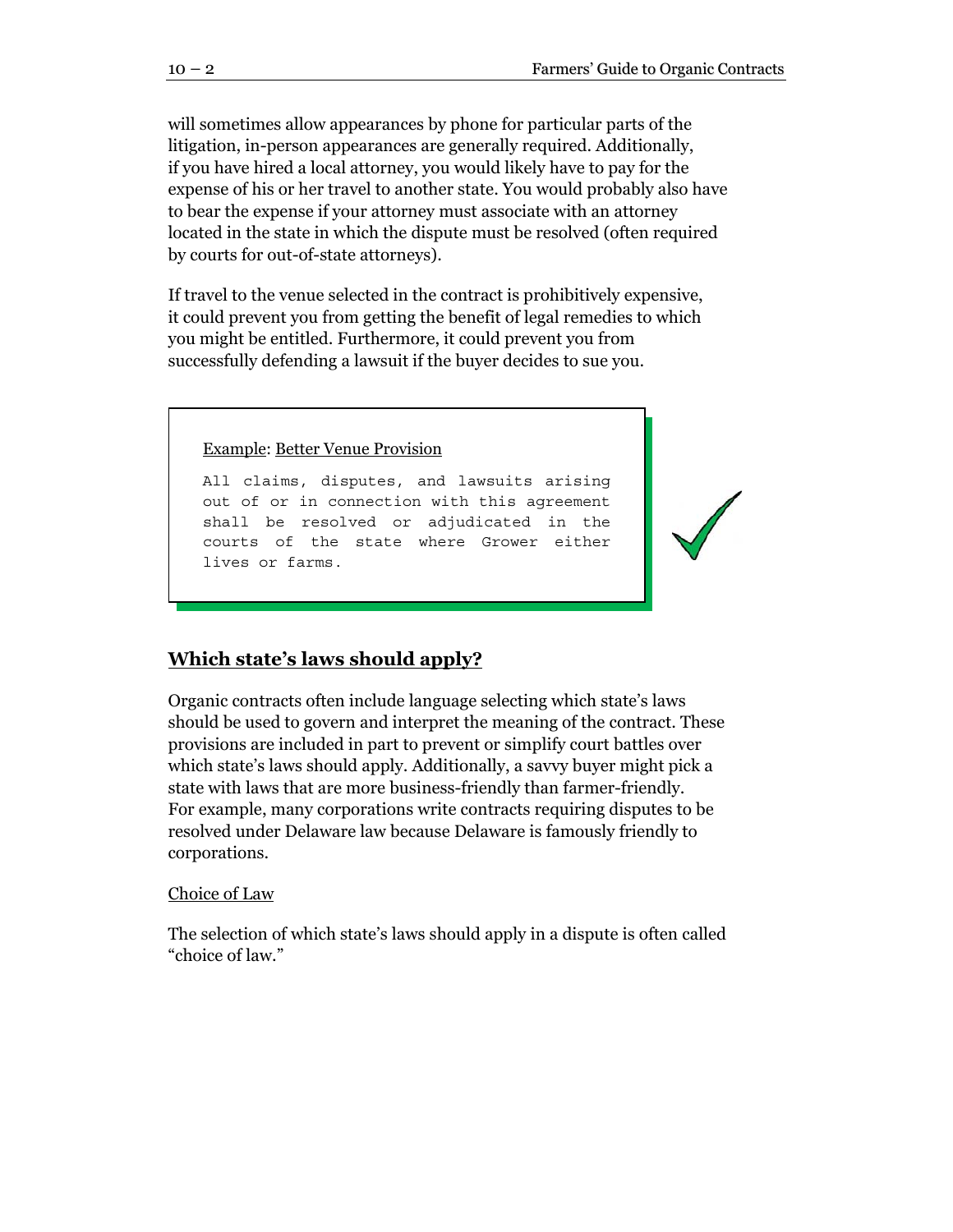#### Example: Choice of Law

The parties expressly agree that this Agreement shall be governed by, interpreted under, and construed and enforced in accordance with the laws of the state of Delaware.

```
Or:
```
This Contract and incorporated documents are governed by and shall be construed in accordance with the laws of the state in which the products are to be delivered or the services are to be performed.

#### How Choice of Law Can Affect You

At the beginning of a lawsuit, the choice of law for a contract will likely affect you less than the choice of venue, because it is unlikely to add extra expense to the legal proceedings. However, the actual outcome of a contract dispute that ends up in court could be very different depending on which state's laws govern the contract. Therefore, you may want to think about whether you are willing to give up the protection of your state's laws if they are farmer-friendly. (See Chapter 12, pages 12–13 through 12–15, for a description of some state law protections for agricultural contracts.)

The contract might also say that a particular state's version of the Uniform Commercial Code (U.C.C.) applies to the contract. Please see Chapter 12, page 12–13, for a more thorough discussion of the U.C.C. and its relationship to each state.

Example: Better Choice of Law Provision



Governing Law: The parties expressly agree that this Agreement shall be governed by, interpreted under, and construed and enforced in accordance with the laws of the state where the Grower lives or farms.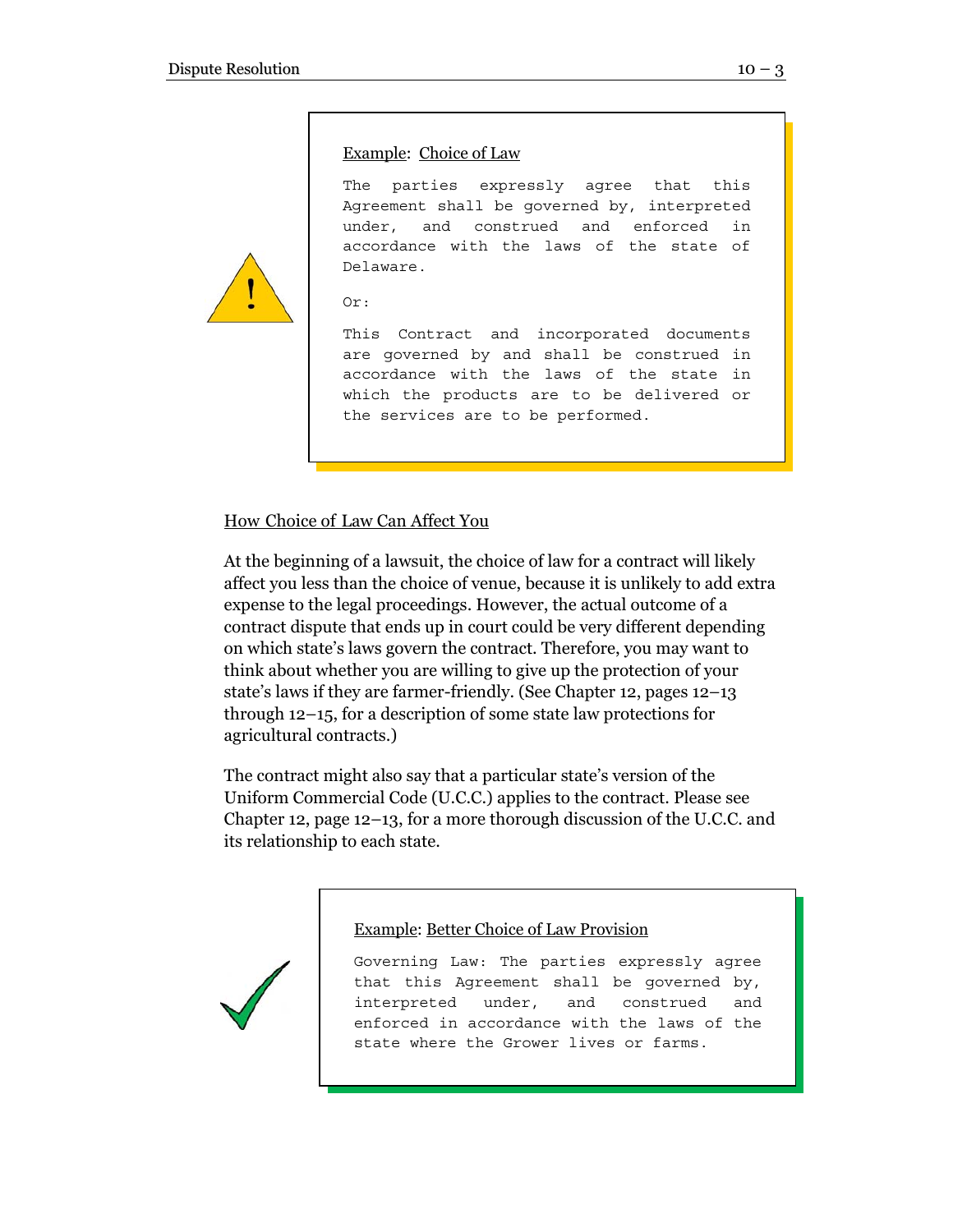#### **Does your contract require arbitration?**

Arbitration is a decision-making process in which a person who is not involved in a dispute (an arbitrator) makes a decision after hearing from both sides. This decision is usually binding on the parties, and it generally may not be appealed to a state or federal court. Additionally, if you sign a contract with an arbitration clause, the buyer will generally be able to stop any public court proceedings you may initiate and have your lawsuit moved to private arbitration.

Example: Arbitration Provision

The parties to this contract agree that the sole remedy for resolution of any and all disagreements or disputes arising under or related to this contract shall be through arbitration proceedings pursuant to the American Arbitration Association (AAA) rules. The decision and award determined through such arbitration shall be final and binding upon the Buyer and Seller. Judgment upon the arbitration award may be entered and enforced in any court having jurisdiction thereof.



By and large, binding arbitration clauses are bad for farmers. Binding arbitration limits the remedies available to farmers and usually prevents farmers from raising legal claims in state or federal courts. Moreover, arbitration can involve large fees that can altogether prevent farmers from pursuing their legal claims or rights under the contract. These fees can include mandatory filing fees, administrative fees, and expensive arbitrator hourly rates. Furthermore, arbitration is usually a confidential procedure, meaning that even if you win, your victory cannot be used as a helpful precedent for future lawsuits against that buyer or other buyers.

Additionally, compared to going to court, your procedural rights are often limited in arbitration. For example, your right to discovery (the process of asking an opposing party for information and documents critical to proving your case against them) is often extremely limited in arbitration. Moreover, if you agree to an arbitration clause, you are waiving any right to have your case heard before a jury of your peers. Finally, arbitration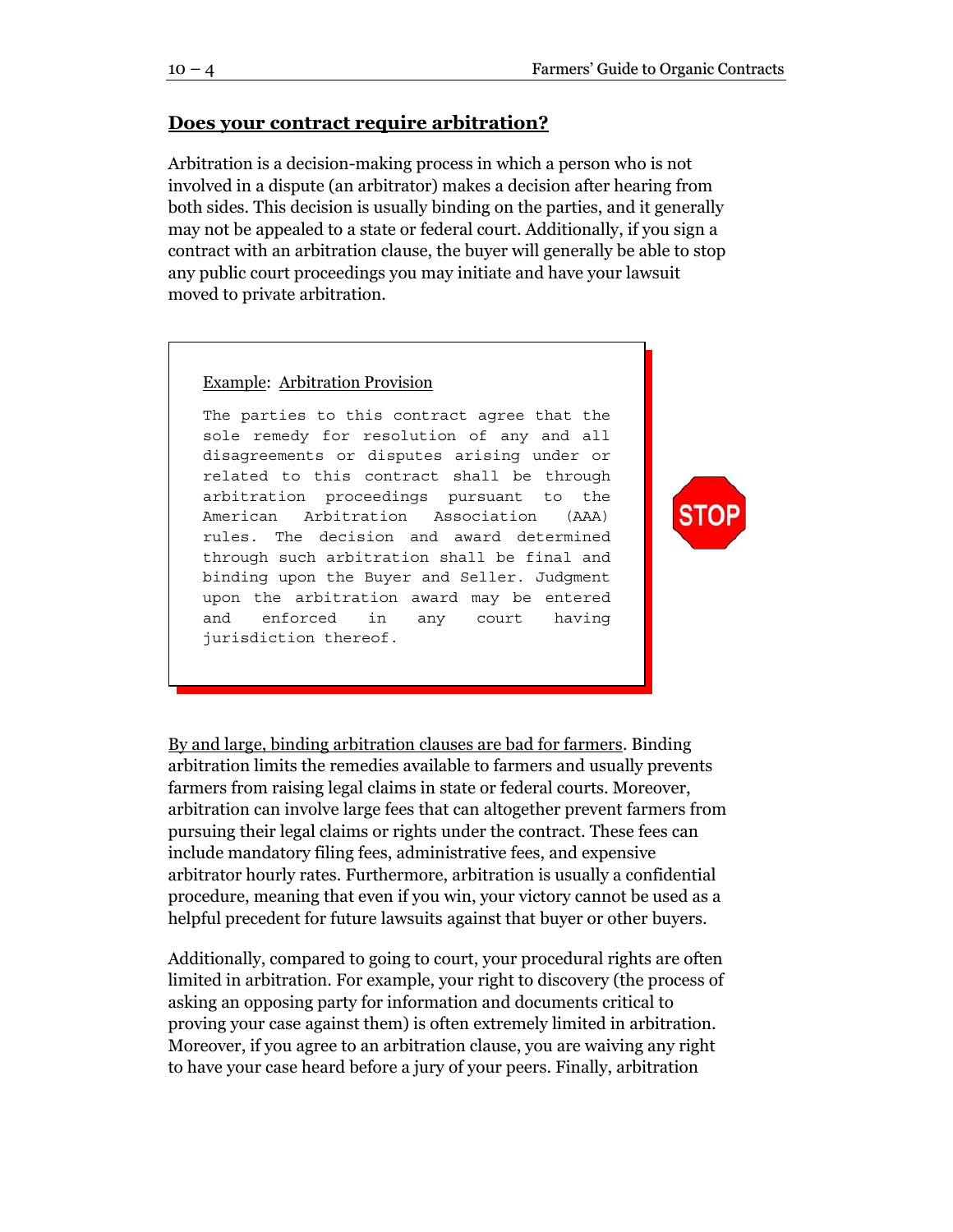generally does not allow for a class action approach to the resolution of a dispute with a buyer.



**If your contract offer includes an arbitration provision, you should try to delete it. It can be replaced with a provision stating that disputes will be resolved in the courts of your state.** 

However, if you feel that you must accept a contract offer with an arbitration provision, it is important to make sure you have the answers to the following questions:

- Who may serve as the arbitrator in case of dispute?
- How will the arbitrator be selected?
- Where will the arbitration take place?
- Will the arbitration be binding (meaning that both you and the buyer must abide by the decision of the arbitrator)?
- Will you be allowed to appeal the arbitrator's decision if it is unfavorable to you? (Generally, arbitrator decisions cannot be appealed.)
- Will you be allowed through the arbitration process to obtain the documents or other evidence from the buyer that you need to prove your position in the dispute?
- Who will pay for the cost of the arbitration?
- If one side loses, will they have to cover the full cost of the arbitration?
- Will the loser also have to cover the other party's attorneys' fees and costs for the arbitration, or will each side cover their own costs?

All of these questions should be answered before you sign an organic contract with an arbitration provision.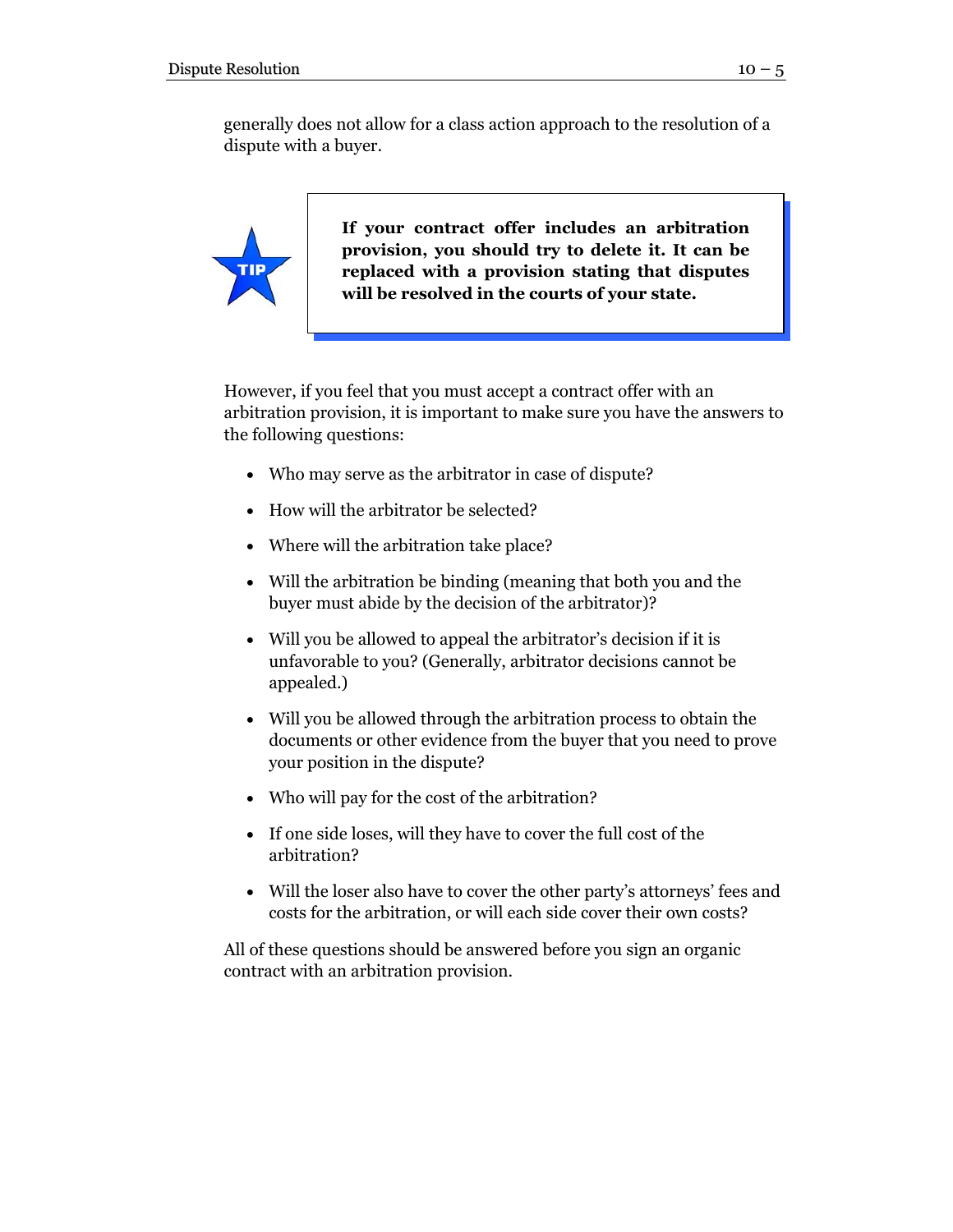# **Contracts for Poultry and Swine Producers Must Include Arbitration Opt-Out Language**

Under the federal Packers and Stockyards Act, a livestock contract that requires the use of arbitration to resolve any controversy arising under it must contain a provision disclosing that a poultry or swine producer, prior to entering the contract, may opt out of the arbitration provision.



### Specialty Arbitration and Associated Rules

Some organic contracts may require that arbitration be conducted by and under the rules of an organization dedicated to one type of commodity. These specialty arbitration organizations generally each have their own arbitration rules. For example, organic seed contracts might call for arbitration under the International Seed Testing Association (ITSA) rules, and organic grain contracts might call for National Grain and Feed Association arbitration rules to apply.

Although a specialty arbitration organization may offer the benefit that it is familiar with the market for a particular commodity, all of the downsides of general arbitration typically also apply in specialty arbitration, including potentially prohibitive expenses, required confidentiality, and limited procedural rights.

Regardless of which set of arbitration rules your contract calls for, if you are considering agreeing to binding arbitration, make sure to obtain and read a copy of the rules and procedures that will govern any disputes between you and the buyer. Or, consult an attorney who can help you understand the rules.

# **Does your contract require mediation of disputes?**

Contracts might include a clause requiring the parties to attempt mediation or to make good faith attempts to settle disputes prior to filing a lawsuit or proceeding to arbitration. These clauses can be helpful to farmers because they can provide an opportunity for resolving a dispute outside of the more expensive court and arbitration processes. If your contract does not have a mediation clause, consider trying to include one.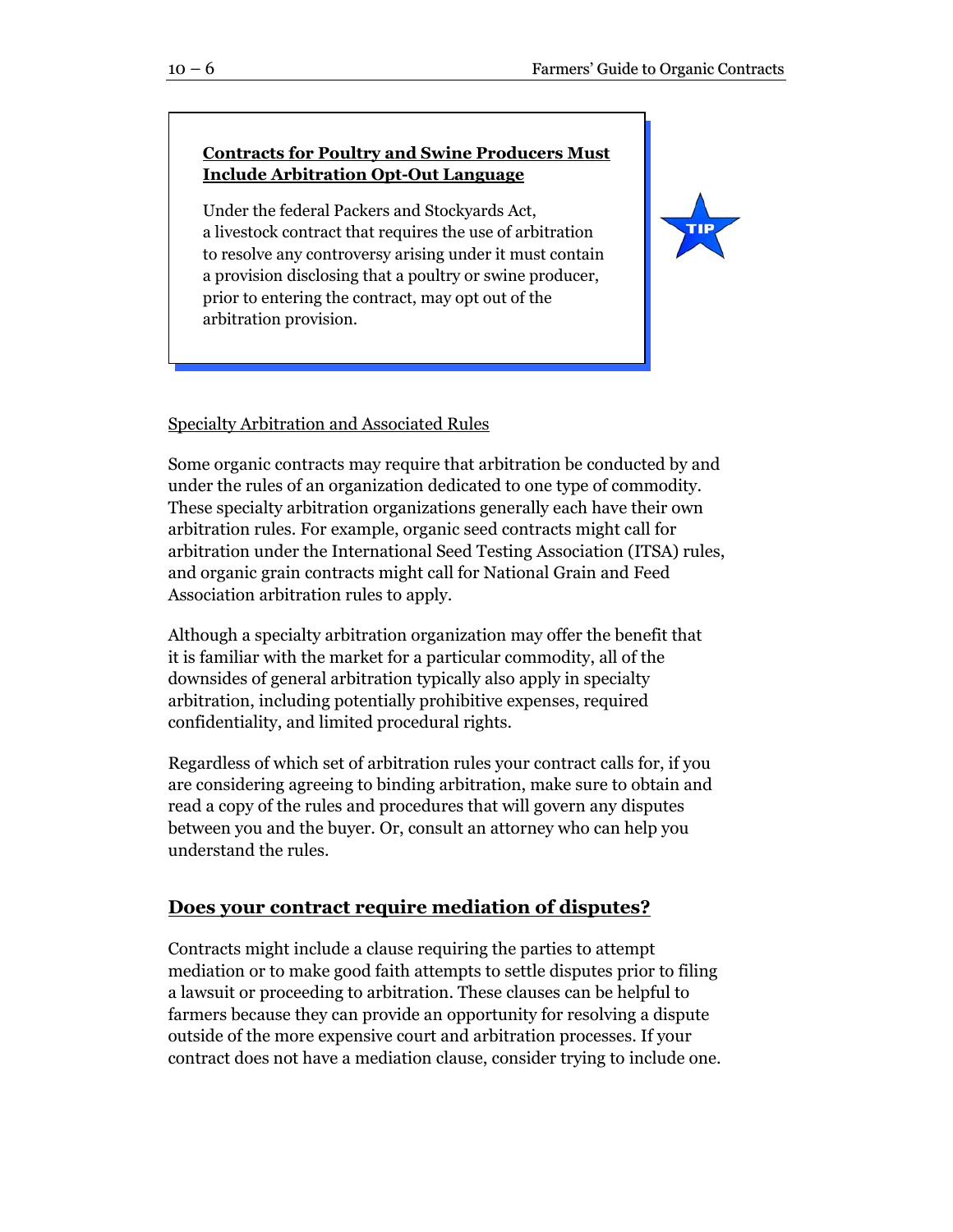Questions to Consider Regarding Mediation Include:

- Who may serve as the mediator?
- How will the mediator be selected?
- Where will the mediation take place?
- Who will pay for the cost of the mediation?
- Are the parties intending to exit mediation with a signed settlement agreement? (If there is no signed agreement between the parties, the agreement reached in mediation may be difficult to enforce; either party could decide not to follow the agreement at any time, and the other party would have difficulty proving that there was in fact an agreement.)
- What is the next step if the mediation is unsuccessful?
- Are the parties willing to participate in more than one mediation session?
- Must representatives of each party with settlement authority be present at the mediation?
- Must the mediation be conducted in person, or might the mediation be conducted via conference call?
- It is helpful for these questions to be answered in the text of the contract to help the mediation process run smoothly.

# **Does the contract discuss who might have to pay attorney fees or costs?**

Contracts often include provisions stating that if there is a legal dispute related the contract, the party who loses the dispute will be required to pay the winner's legal fees and costs. This is called "fee-shifting," and can be dangerous for farmers because buyers may hire expensive lawyers to help ensure a win in court. In addition to attorney fees, costs can include court filing fees, copying fees, travel expenses, costs to hire expert witnesses, and more. These expenses can add up quickly, especially in a complicated contract dispute.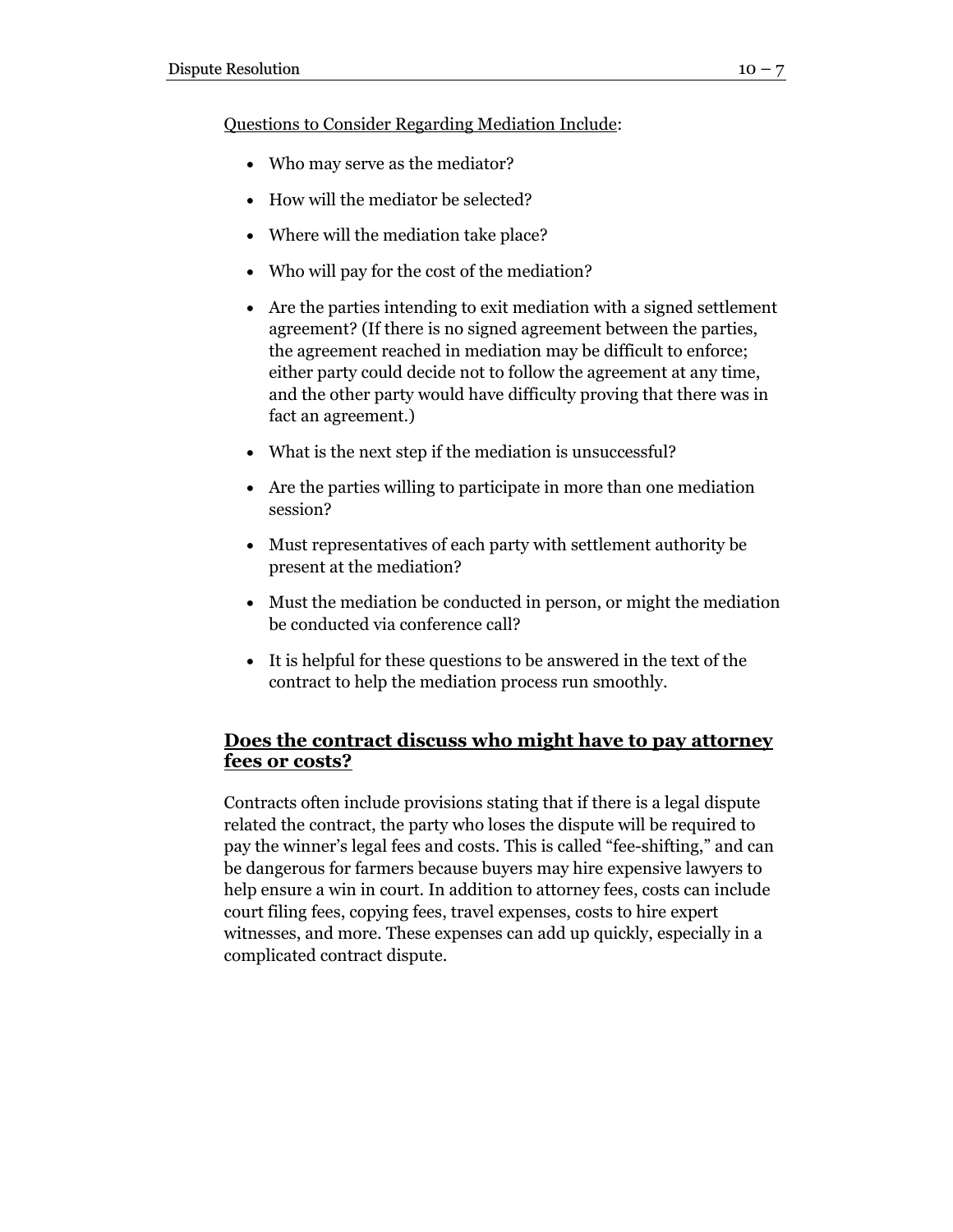Example: Fee-Shifting "Loser Pays"

In any proceeding to enforce the terms of this agreement, the prevailing party shall be entitled to recover from the losing party its reasonable attorney fees and direct costs incurred by the prevailing party.

Since you cannot control how much money a buyer might spend in a legal battle, you may wish to agree that each side will pay their own legal fees no matter who wins.

Example: Better Attorney Fees and Costs Provision

In the event of a dispute related to the contract, each side shall pay its own attorney fees and costs.



If the buyer will not agree to a provision requiring each party to pay their own legal fees, at minimum the contract should make clear that whoever loses must pay the other party's legal fees. It is not advisable to sign a contract in which only you are required to pay the buyer's legal fees, and not vice versa.

# **Does the contract mention "liquidated damages" or other penalties?**

Liquidated damages are a predetermined amount of money that must be paid if a party fails to perform a contract promise. As a general rule, liquidated damages should not exceed the estimated value that the injured party would have received under the contract if the contract were fully performed.<sup>1</sup> If the liquidated damages are too high, a court might not enforce the provision, or might reduce the amount of damages.

Consider whether you want to sign a contract that would require you to pay a set amount of money to a buyer if you breach the contract. You might want to attempt to delete the provision, or you might attempt to